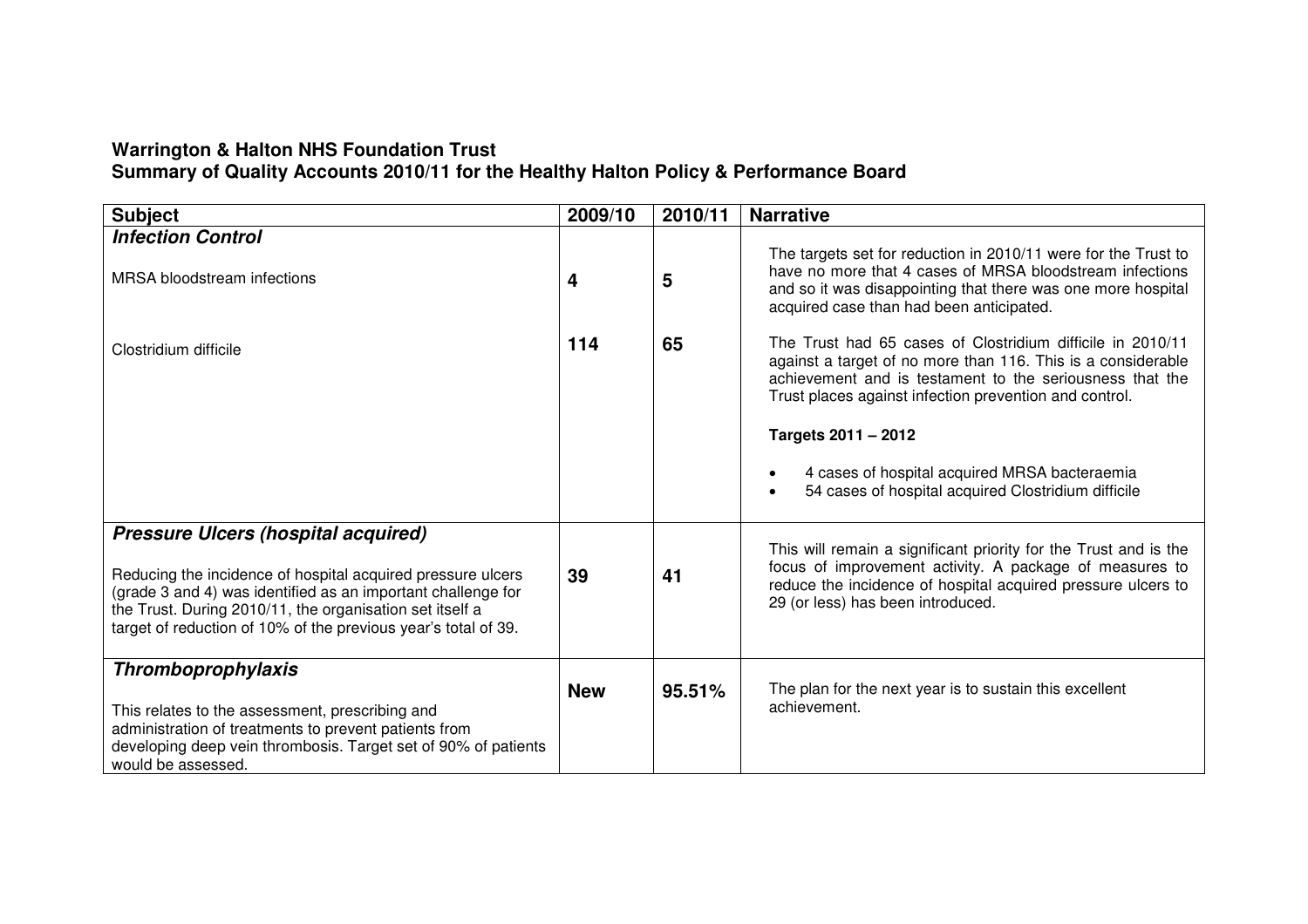| <b>Falls</b><br>In the period of 2010/11, the Trust set a trajectory to reduce the<br>number of falls that caused moderate, major or severe harm to<br>patients by 10% from the pervious year's total number of fall of<br>54 cases                                                                      | -54  | 55   | The Trust is disappointed that it did not achieve its target<br>and has set about developing a series of measures to<br>improve on this standard.                                                                                                                                                                                                                                     |
|----------------------------------------------------------------------------------------------------------------------------------------------------------------------------------------------------------------------------------------------------------------------------------------------------------|------|------|---------------------------------------------------------------------------------------------------------------------------------------------------------------------------------------------------------------------------------------------------------------------------------------------------------------------------------------------------------------------------------------|
| <b>Hospital Standardised Mortality Review (HSMR)</b><br>The HSMR scoring system works by taking a hospital's crude<br>rate (actual deaths) and adjusting it for a wide variety of factors<br>such as population size, age profile, level of poverty, range of<br>treatments and operations provided etc. | 92.5 | 90.2 | Nationally the expected HSMR score for a Trust such as<br>Warrington and Halton NHS Foundation Trust is set at a<br>score of 100. This figure does not represent deaths $-$ it is<br>just a baseline number that statisticians use against which to<br>compare observed performances.<br>A number below 100 indicates that a hospital has less than<br>the expected number of deaths. |

In last year's Quality Accounts we set out our intention to **reduce harm to critically ill patients** in relation to: reducing ventilator acquired pneumonia (VAP), reducing urinary associated catheter infections and reducing blood stream infections (as part of the 'Matching Michigan' study)

To achieve these goals, we introduced care bundles (which are packages of 'best practice'). Compliance against the implementation of these bundles is audited and we are able to demonstrate a reduction in the associated infections. We set a trajectory of compliance of 90% for compliance against the implementation of care bundles for VAP and the insertion of urinary catheters.

Compliance: VAP - 95%, Catheter Infections – 100%,



This highlights a cluster of 8 infections over a 3 month period in October to December 2010 which significantly reduced our compliance with 'Matching Michigan'.

However, no further infections were reported in January 2011 – March 2011 which is beginning to affect our moving target positively.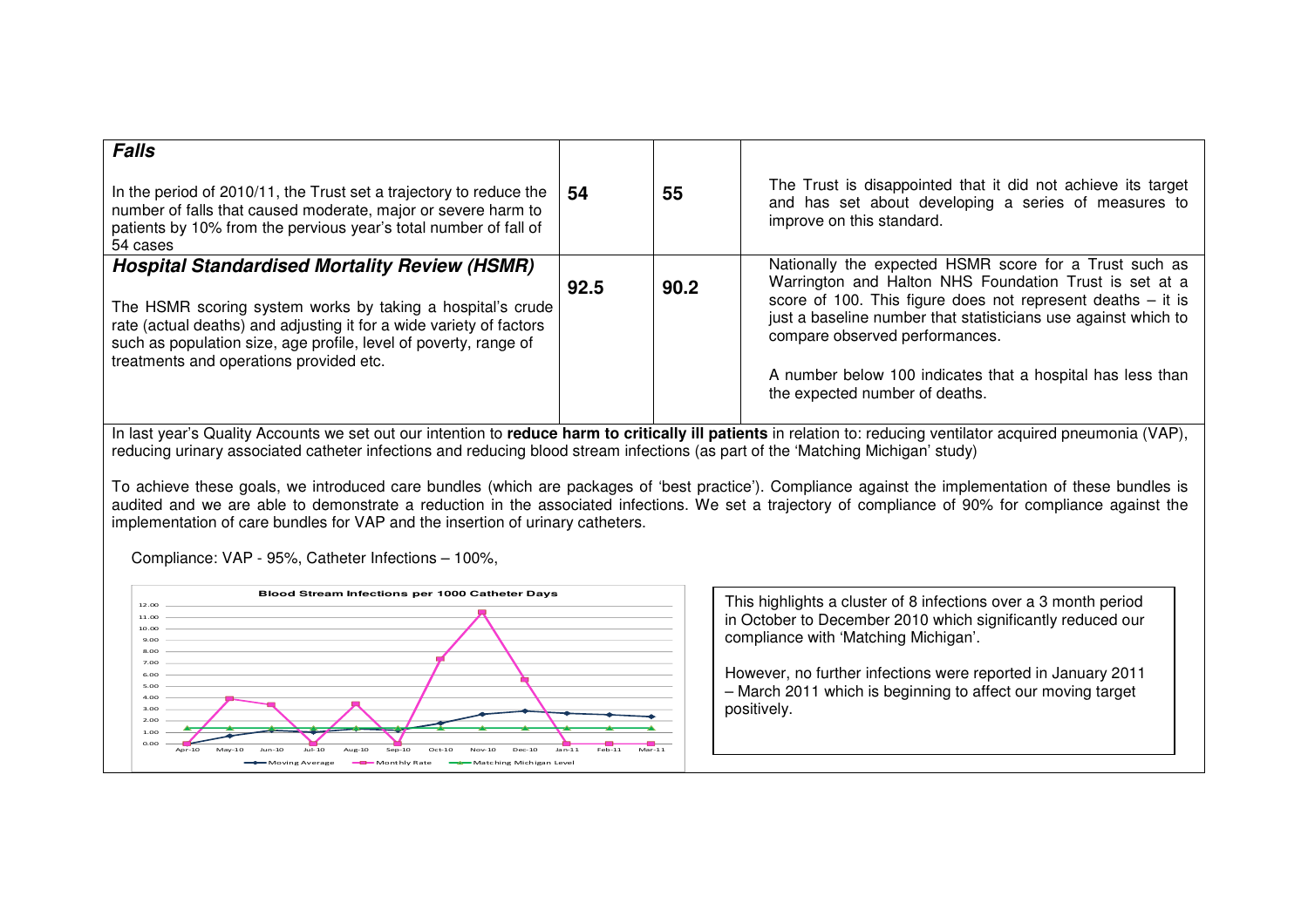## **Improving the care of the deteriorating patient**

This aims to reduce the number of cardiac arrests of hospital patients outside of the Accident and Emergency Department, Theatre Department and the Critical Care areas. In 2010/11, we established our baseline for cardiac arrest and set a 5% reduction trajectory. As a result of the actions the Trust has taken (improving the Modified Early Warning Score system and improved knowledge of our staff) the Trust has reduced the number of cardiac arrests by 23%.

# **Ensuring Safer Surgery**

Last year's Quality Account stated the Trust's intentions to adopt the principals of the 'Safer Surgery Checklist'. A baseline audit of compliance in May 2010 demonstrated a compliance of 43%. This has now increased to 87% at the end of March 2011, which is slightly below our target of 90%.

| 2009/10<br>379 | 2010/11<br>491 | All complaints are investigated in accordance with Trust policy<br>and wherever appropriate, action is taken to achieve service<br>improvements                                                                                                                   |
|----------------|----------------|-------------------------------------------------------------------------------------------------------------------------------------------------------------------------------------------------------------------------------------------------------------------|
|                |                | Top five subjects 2010/11<br>All aspects of clinical treatment 267<br>Appointments, delay / cancellation (outpatient) 59<br>Communication / information to patients 36<br>Patients property and expenses 20<br>Admissions, discharge and transfer arrangements 10 |
|                |                | Top five subjects 2010/11                                                                                                                                                                                                                                         |
| 920            | 1,253          | Waiting Times For An Appointment - 70                                                                                                                                                                                                                             |
| 15             | 42             | Support and Advice - 64<br>Communication Problems With Family - 57<br>Waiting Times For An Operation - 52<br>Attitude Nursing - 48                                                                                                                                |
|                |                |                                                                                                                                                                                                                                                                   |